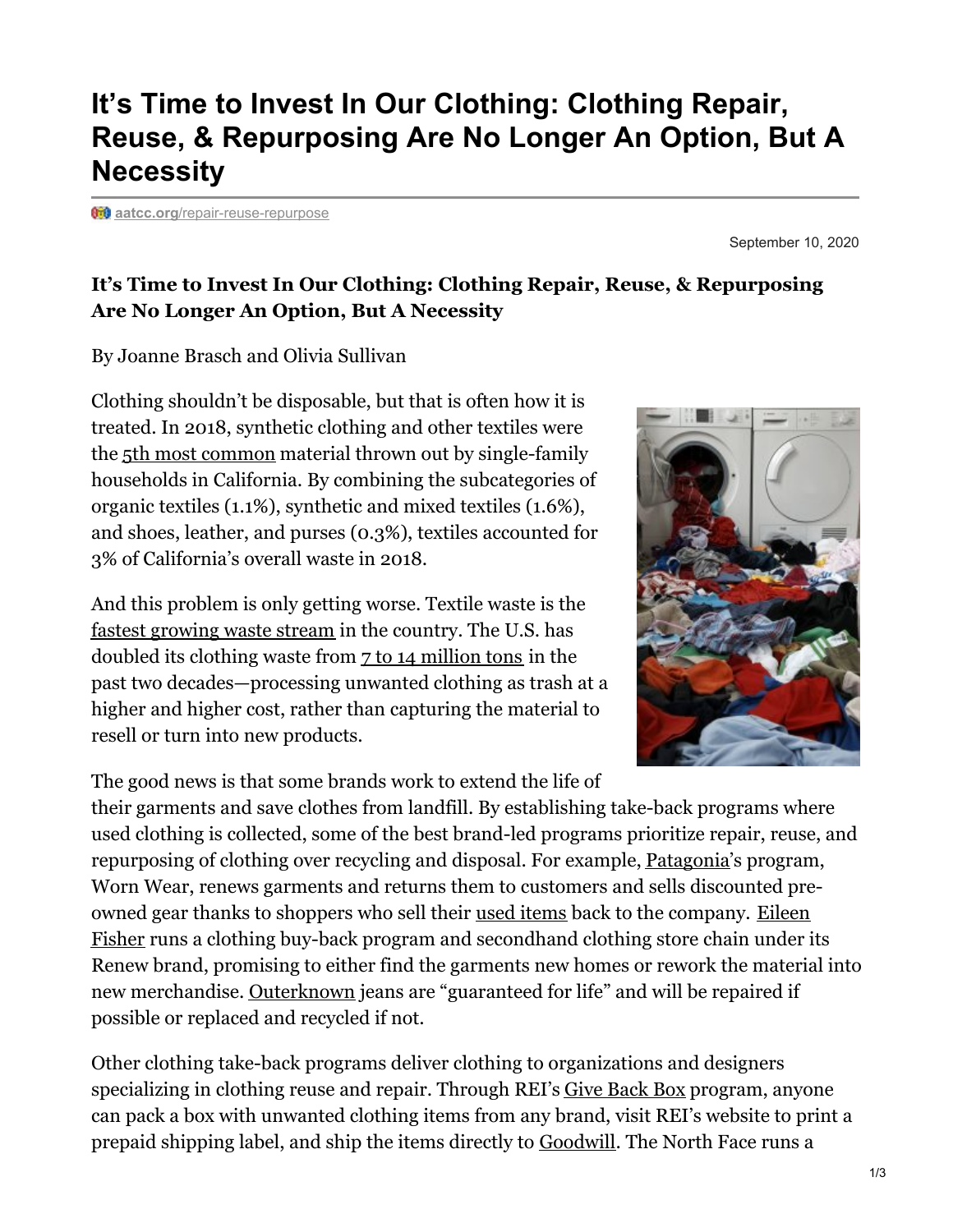program called [Clothes](https://www.thenorthface.com/about-us/responsibility/product/clothes-the-loop.html) the Loop, offering customers discounts for donating unwanted clothing and footwear from any brand and in any condition at store locations. The collected items are then rehomed or recycled by the non-profit [Soles4Souls](https://soles4souls.org/).

But voluntary action from brands is not enough to solve this huge problem and the lack of transparency limits insight into program efficiency and reuse rates. Despite efforts from a handful of clothing brands, most companies do not operate clothing take-back programs and some existing take-back programs are ineffective at rescuing usable material.

Many clothing brands are relatively new to the re-commerce clothing market, so the infrastructure in place to handle unwanted clothing mainly relies on charities and nonprofit secondhand stores. Collecting, sorting, and grading unwanted garments is a big task, and these stores and nonprofits try to the best of their ability to resell and extend the life of clothing items. However, some items are unsellable in stores.

On average, charities only sell [20](https://recycle.com/white-paper-textile-recovery-in-the-us/) [percent](https://recycle.com/white-paper-textile-recovery-in-the-us/) of all collected clothing donations at their storefront locations. The majority of donated clothes are shipped overseas, sent to manual recyclers, or, after taking a slightly longer route, disposed of in landfills or incinerated.

Unfortunately, this problem has only been exacerbated due to the [COVID-19](https://www.bloomberg.com/opinion/articles/2020-04-30/at-overloaded-thrift-shops-coronavirus-is-wreaking-havoc?sref=2o0rZsF1) pandemic. Many thrift stores and charities have been closed for months without the necessary staff to sort through trash bags stuffed with unwanted clothes. Yet, donations have kept coming and at high rates, due to people trapped at home cleaning out their closets. This increased supply in donations, coupled with a [decreased](https://www.bloomberg.com/opinion/articles/2020-04-30/at-overloaded-thrift-shops-coronavirus-is-wreaking-havoc?sref=2o0rZsF1) demand for clothing, has forced the shops and charities that dominate the secondhand clothing market to send perfectly good clothes and functional materials to landfill or incineration.

As local and state governments navigate their waste diversion goals, many are looking to policy interventions as a means to engage more brands in finding waste management solutions for the products they put on the market. One of the best policy solutions to transform our current wasteful clothing economy into a regenerative and circular system is Extended Producer [Responsibility](https://www.oecd.org/env/tools-evaluation/extendedproducerresponsibility.htm) (EPR).

EPR is a policy approach that engages producers in solutions for hard to manage products on complex issues such as increasing landfill diversion, developing a convenient collection infrastructure, identifying issues of recyclability, and using the most environmentally preferable processes on the unwanted materials. Producer responsibility requires brands to share the cost burden for the end-of-life management for the products they put on the market.

Importantly, producer responsibility programs support repair, reuse, repurposing, and recycling goals. Financial incentives encourage processors and designers to use material collected from the program to create new consumable goods. For example, a designer using